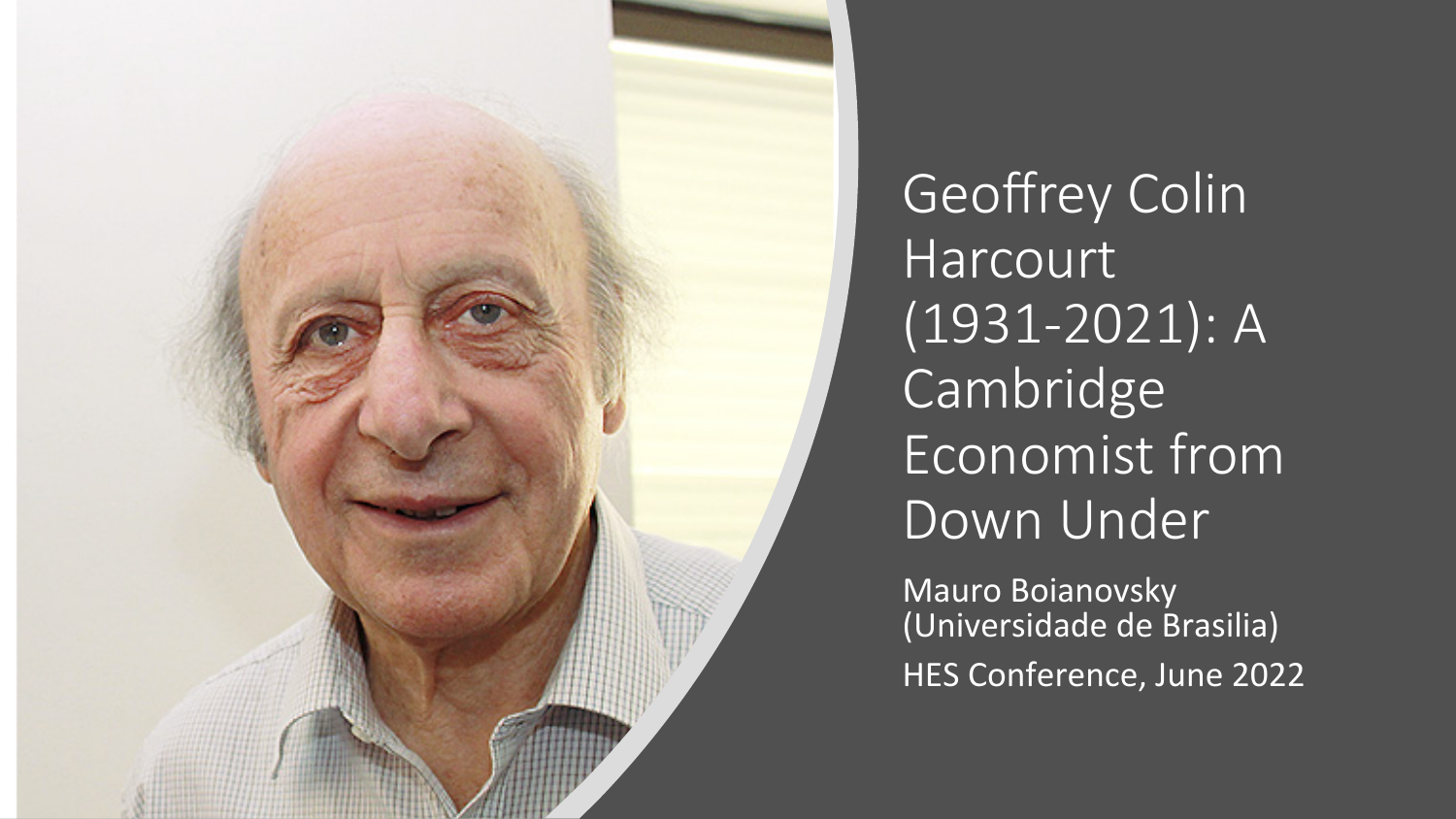# 1. Studying Geoff

- Geoff Harcourt as a historian of economic thought and as a subject matter of HET
- Distinguished Fellow of the HES, ESHET and the HETS of Australia for his contributions to HET
- International reputation as an economist especially after his 1969 JEL survey "Some Cambridge Controversies in the Theory of Capital", published in revised extended book form in 1972
- 50<sup>th</sup> anniversary edition of that classic book, with a new preface and two afterwords, is coming out this year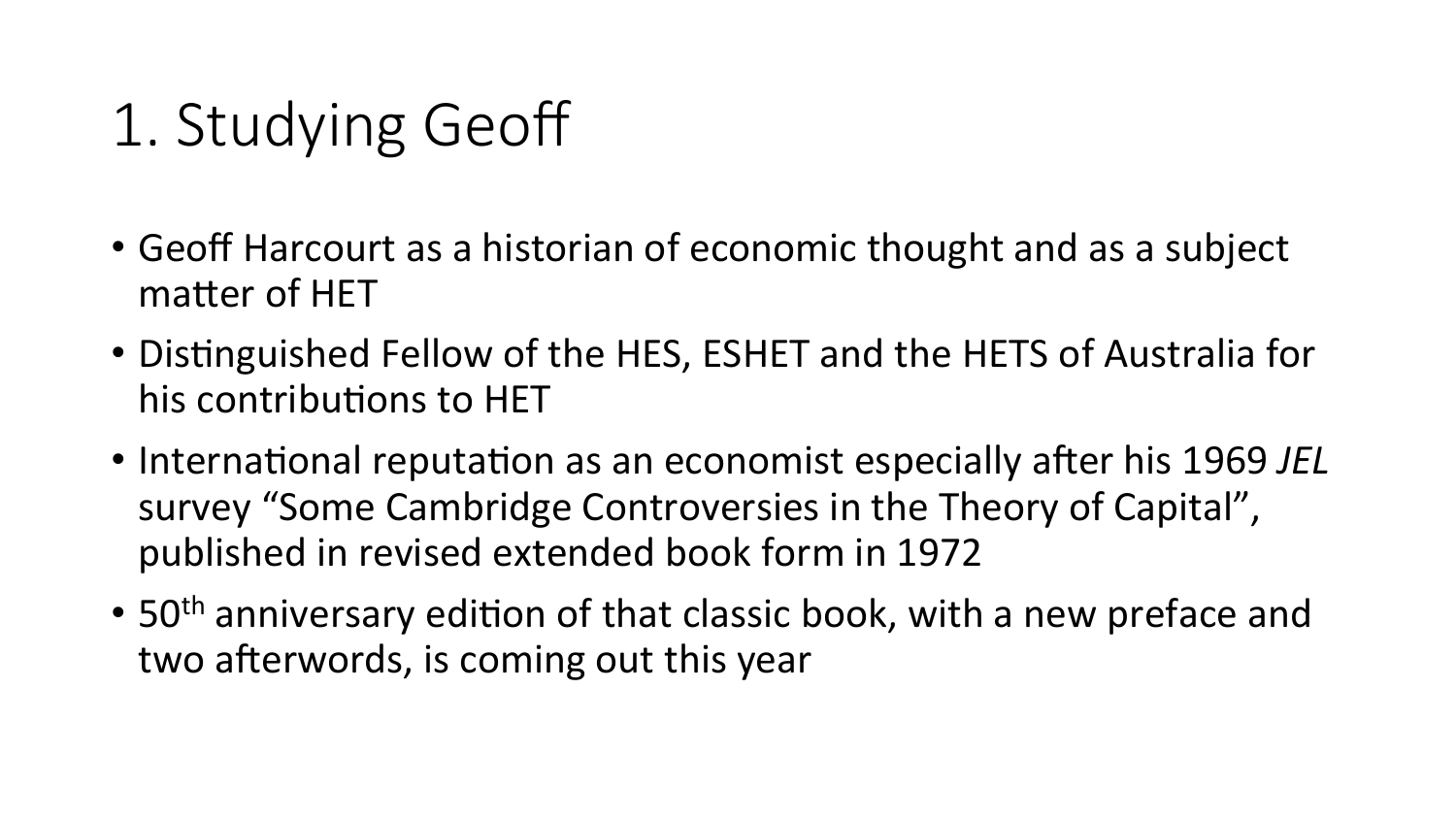### • Important role in the emergence of heterodox economics in the 1970s, especially its post-Keynesian alternative

- Cambridge capital debates (mid 1950s-early70s) were one of the last "conversations" between "orthodox" and "heterodox" economists
- Lifetime divided between Australia (Melbourne 1931-55; Adelaide for most of the 1960s and 1970s until 1982; Sydney 2010-21) and Cambridge UK (1955-58; 1963-66; 1971-72; 1980; 1982-2010)
- He belonged to the Cambridge "class of 1955-58", together with L. Pasinetti, P. Garegnani, A. Sen and A. Asimakopulos, among others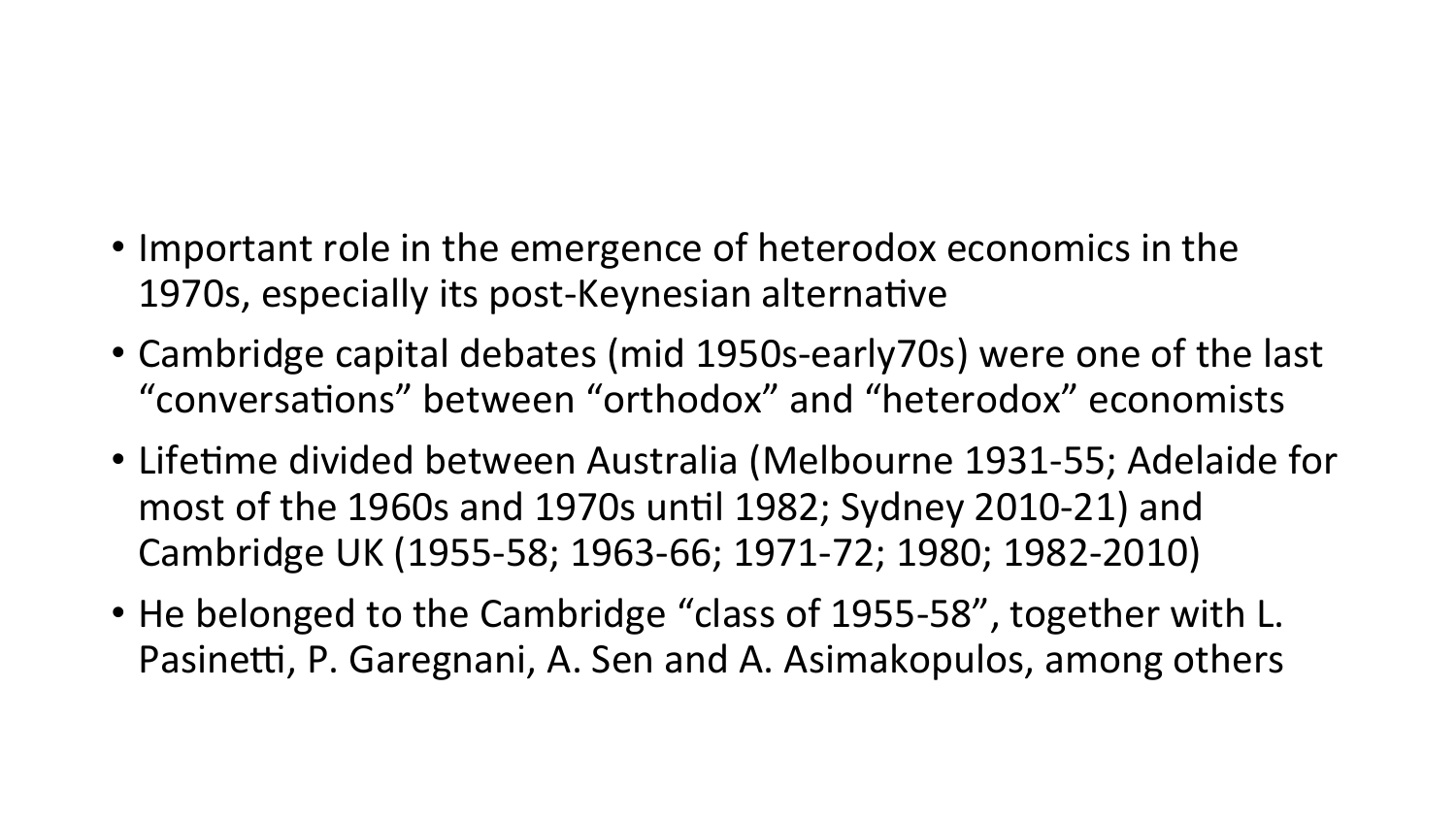### • He regarded Knut Wicksell as the "most loveable" of the great economists

- To many, Geoff Harcourt is among the most loveable of the economists who enlightened our trade over the last 60 years or so
- Because of his humanitarian and egalitarian values, wit, roles as motivator, catalyst and community-builder, and courtesy for others' ideas
- Religious beliefs, political values and ideological standing were intertwined together with his economic views and approaches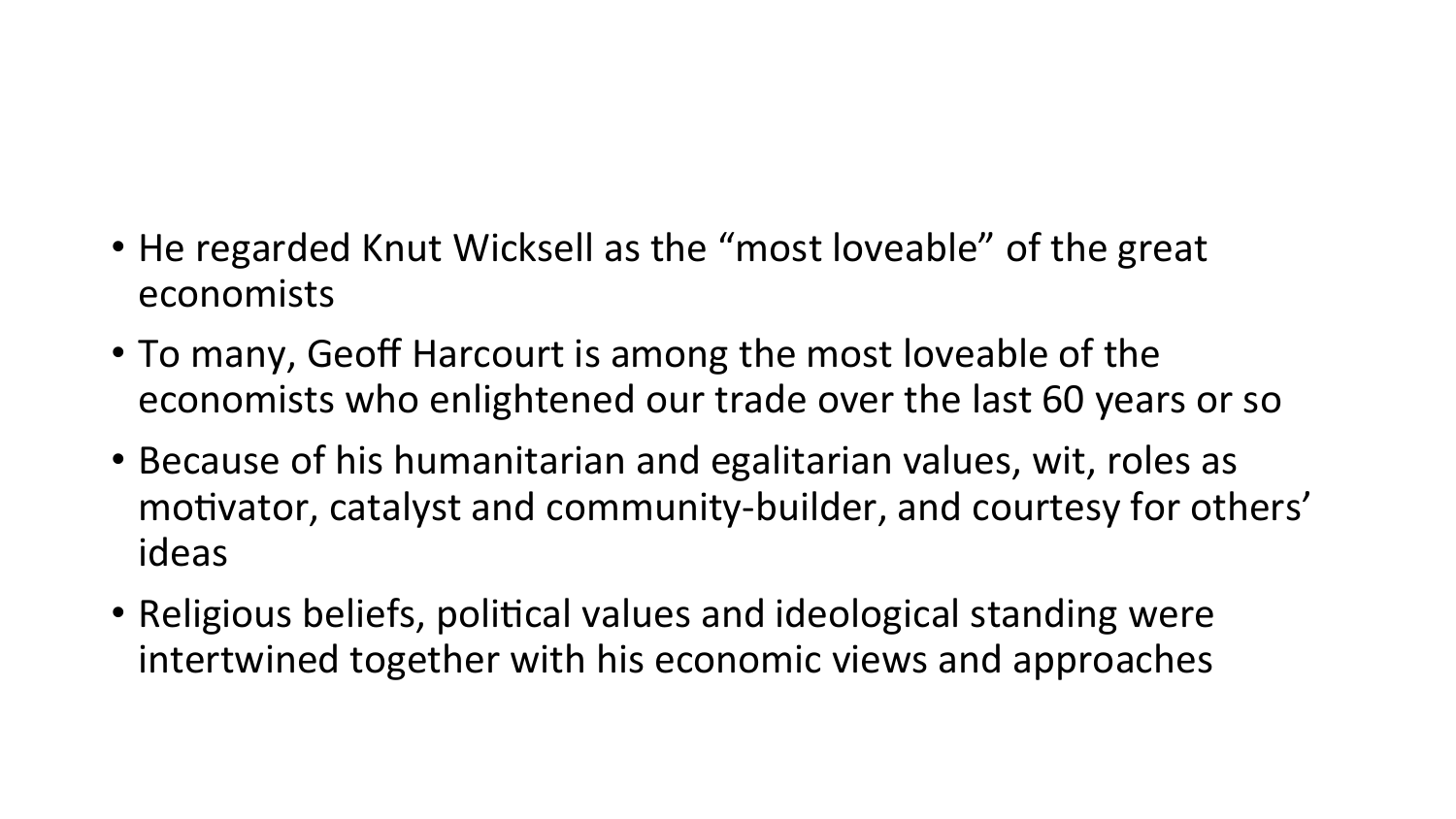# 2. History of economics and economists' lives

- Return to Cambridge in 1982 in order to work on his "vital project" about the history and achievements of the "Joan Robinson circle"
- The main goal was to help preserve the Cambridge post-Keynesian tradition
- It culminated with two books, on *The Structure of Post-Keynesian Economics* (2006) and an intellectual biography of *Joan Robinson* (2009, with Prue Kerr)
- Most of his HET pieces were about or closely related to Cambridge, including Marshall and disputes over his theoretical heritage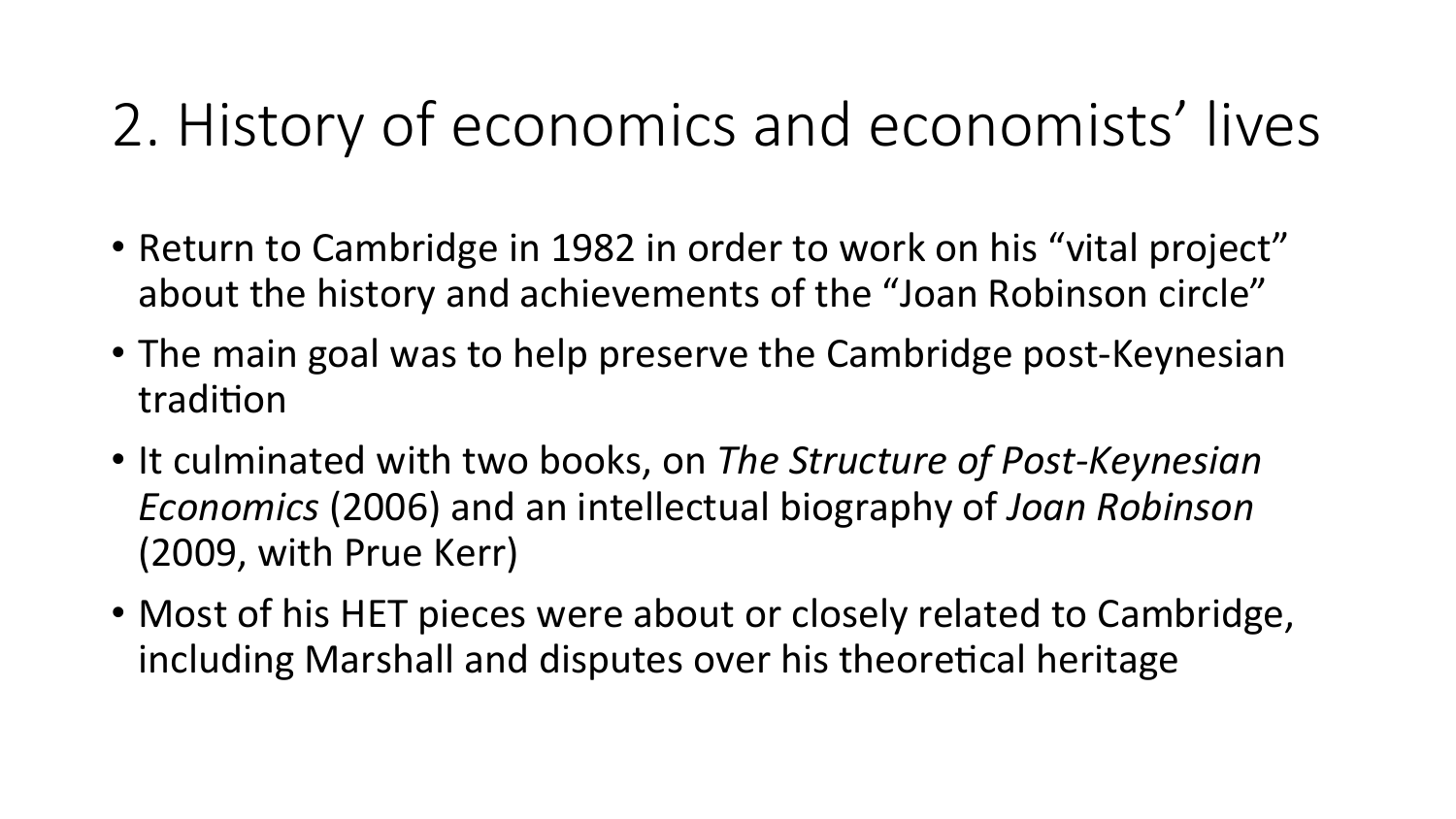#### • Broad interest on how economists' backgrounds and personalities affected their approaches

- Pioneer essay about the history of modern economics from the perspective of economic Nobel prizes awarded up to the early 1980s (*HOPE* 1984)
- Favourite Marshall phrase: "cool heads and warm hearts"
- Harcourt's goal: "to make the world a better place for ordinary men and women, to produce a more just and equitable society"
- Exercises in oral history as displayed in a number of biographical essays he wrote, sometimes informed by chats with his subjects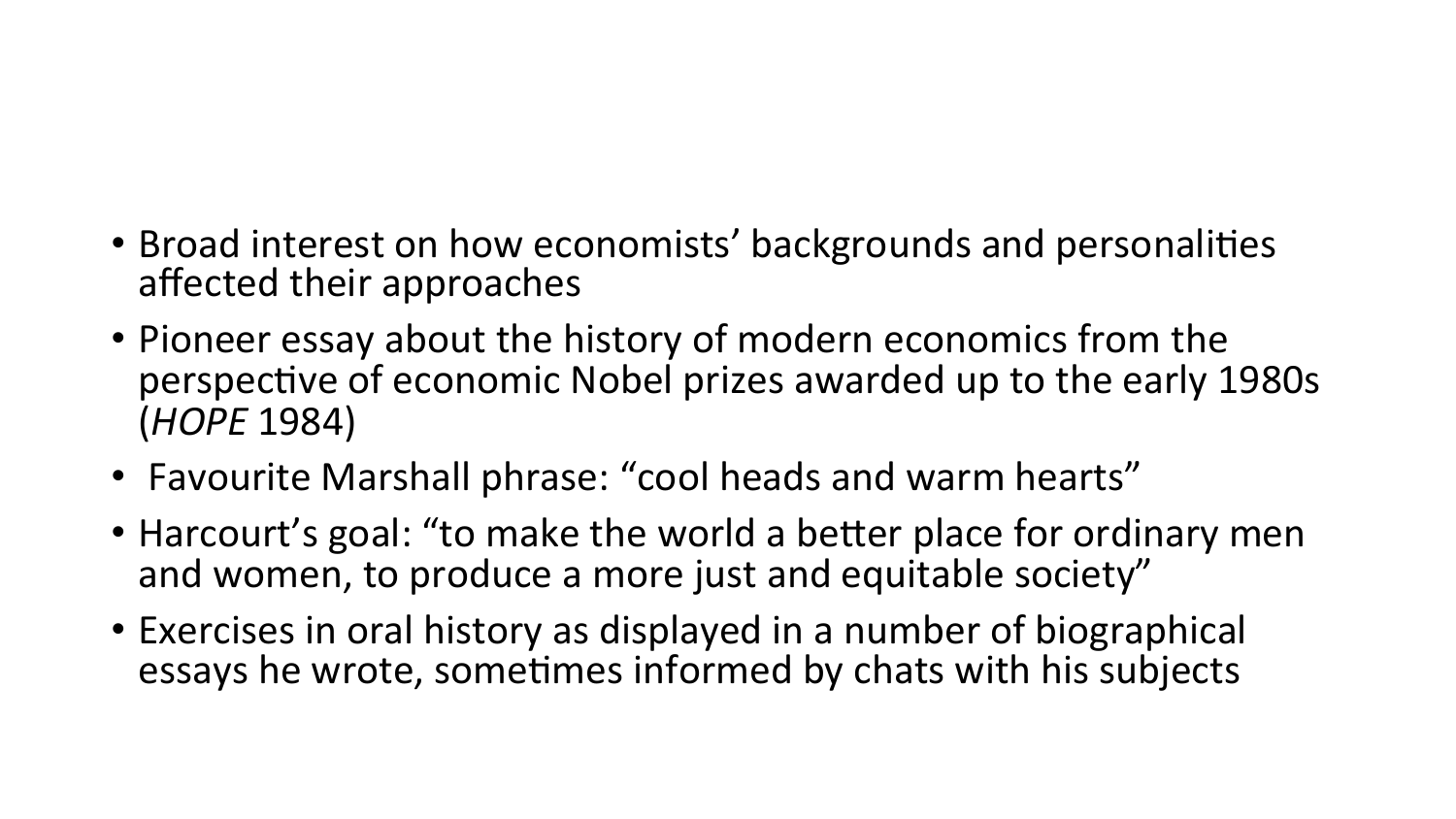- "I still believe in heroes and heroines and I like to know what makes them tick"
- However, he was "not a fan of the modern 'tell it all' biography". His use of correspondence etc. from archival material was selective
- *Essays in Biography* (1993); cp. Keynes's (1933) book with same title
- J. Robinson as a central influence on Harcourt's intellectual formation and a central character in his contributions to HET (*HEI* 2001)
- Clashes in Cambridge: D. H. Robertson vs. PKE (1950s), Robinson vs. Kaldor (1950s-70s), F. Hahn and others vs. PKE (1970s-90s); Sraffians vs. Robinsonians (1970s-90s); conflicts went back to Marshall time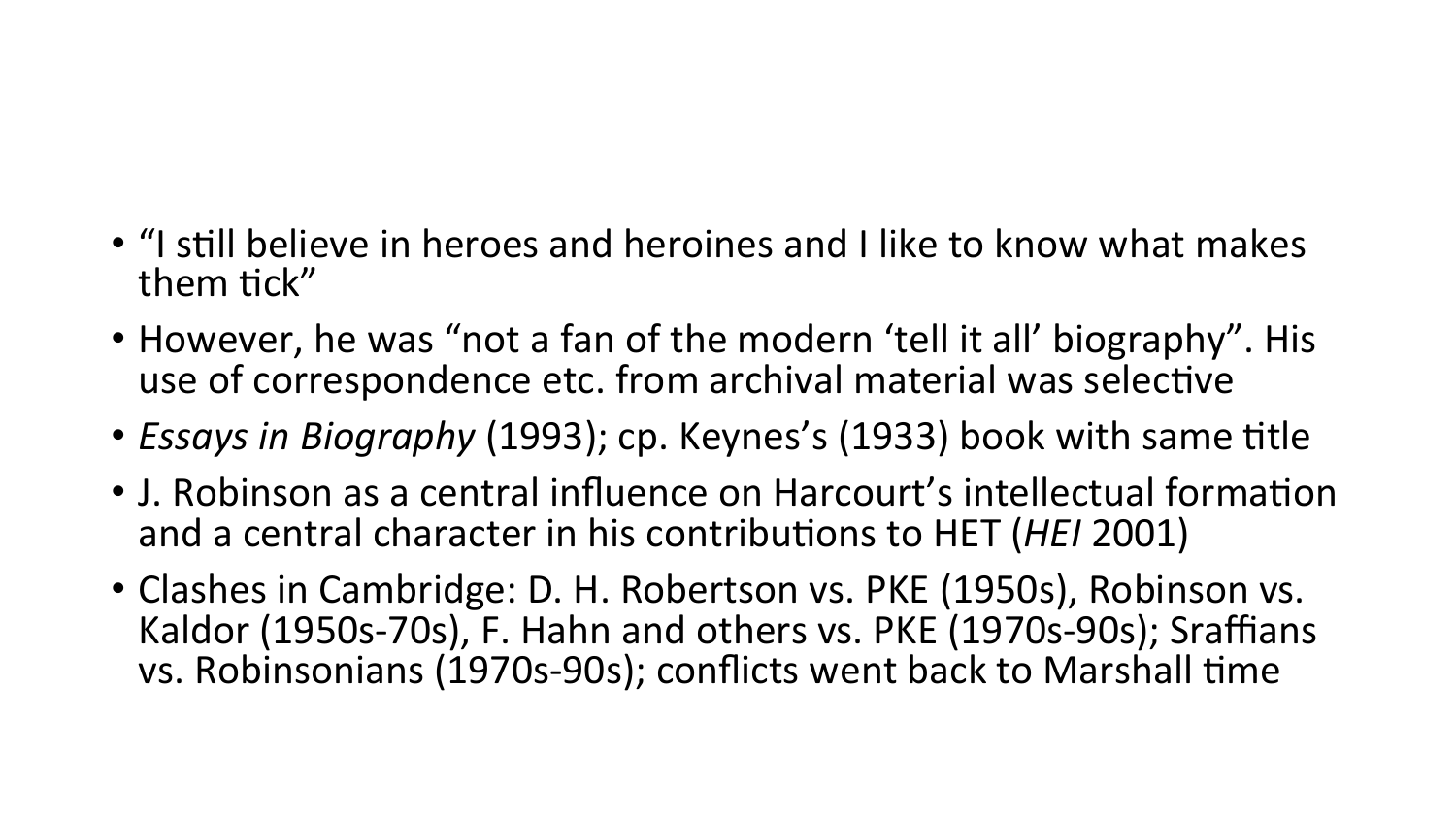### • Harcourt was not an uncritical historian of Cambridge and heterodox economics

• He wrote several auto-biographical pieces with information about his family background and of how he came to adopt his religious beliefs ("Jewish Methodist") and political views ("democratic socialism")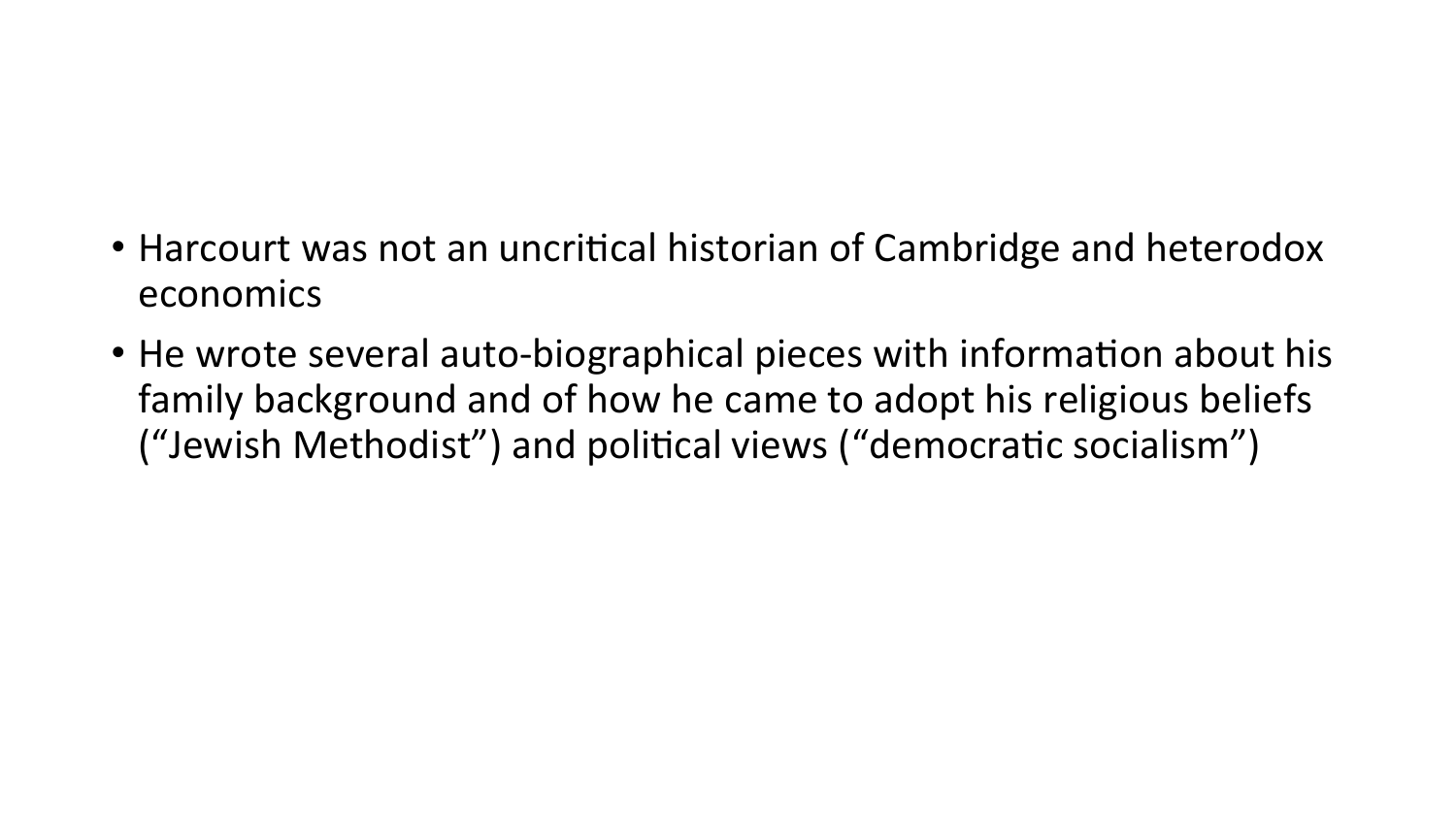# 3. Those capital debates

- The turning point in Harcourt's career, represented by his 1969 *JEL* survey, came by accident
- Mark Perlman, while visiting Australia in 1968, asked him to explain to American economists J. Robinson's complaints about capital
- Perlman had heard of Harcourt's "unusual ability" in getting each side's position in economic debates straight and sympathetically stated
- Harcourt did more than that; he reported as a "war correspondent" rather than a "combatant"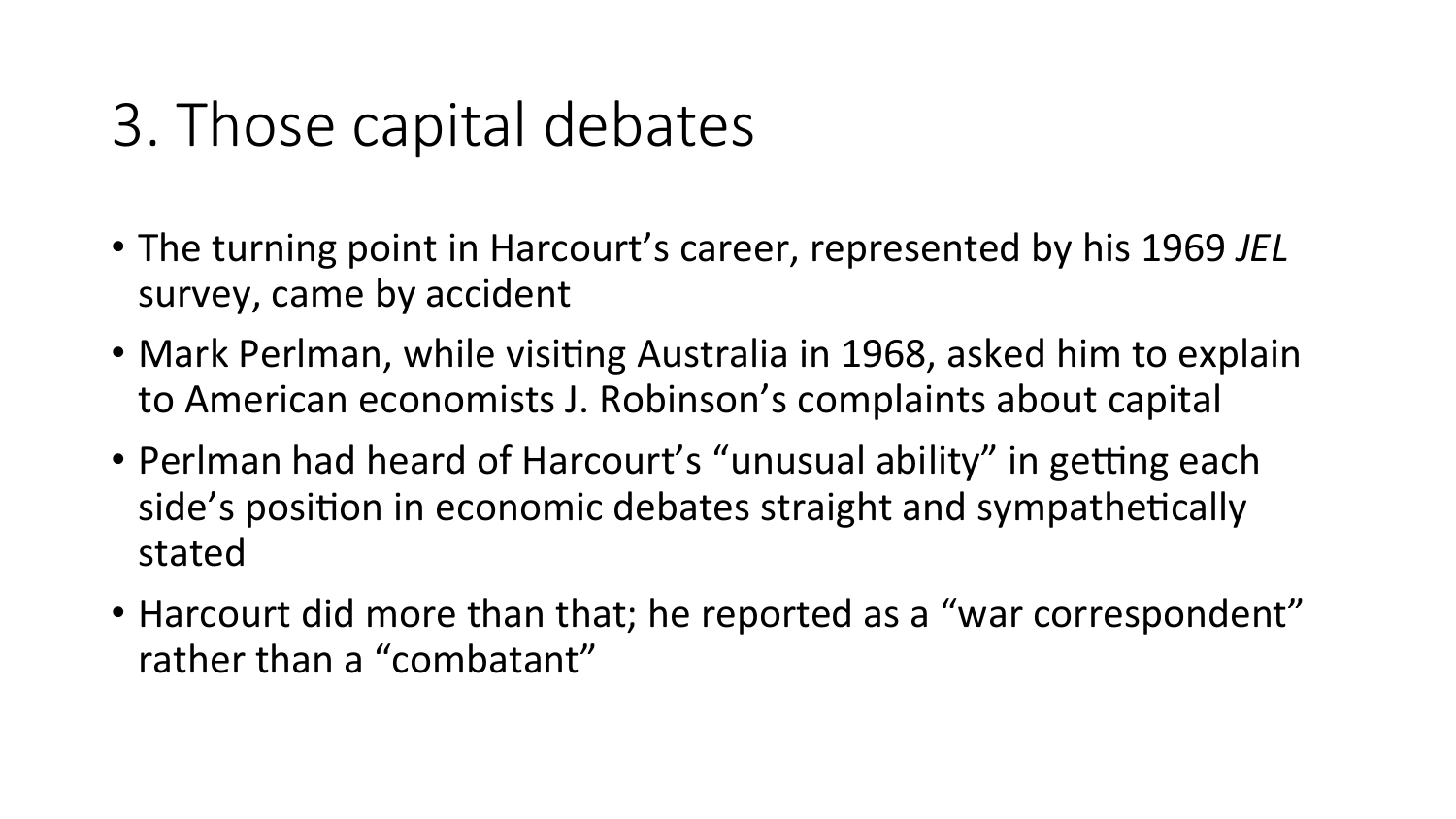- The 1969 survey clarified the terms of the debate and its main result:
- Due to reswitching and capital reversal phenomena, the K of the production function can only be used if there is just a single homogenous capital good
- But mainstream economists did not accept the implications of those results for distribution and growth theories
- Harcourt had not written about capital theoretical debates before
- However, conceptual and measurement problems were conspicuous in his PhD thesis, in a few papers and in a collection of *Readings in the Concept & Measurement of Income* (Parker and Harcourt 1969)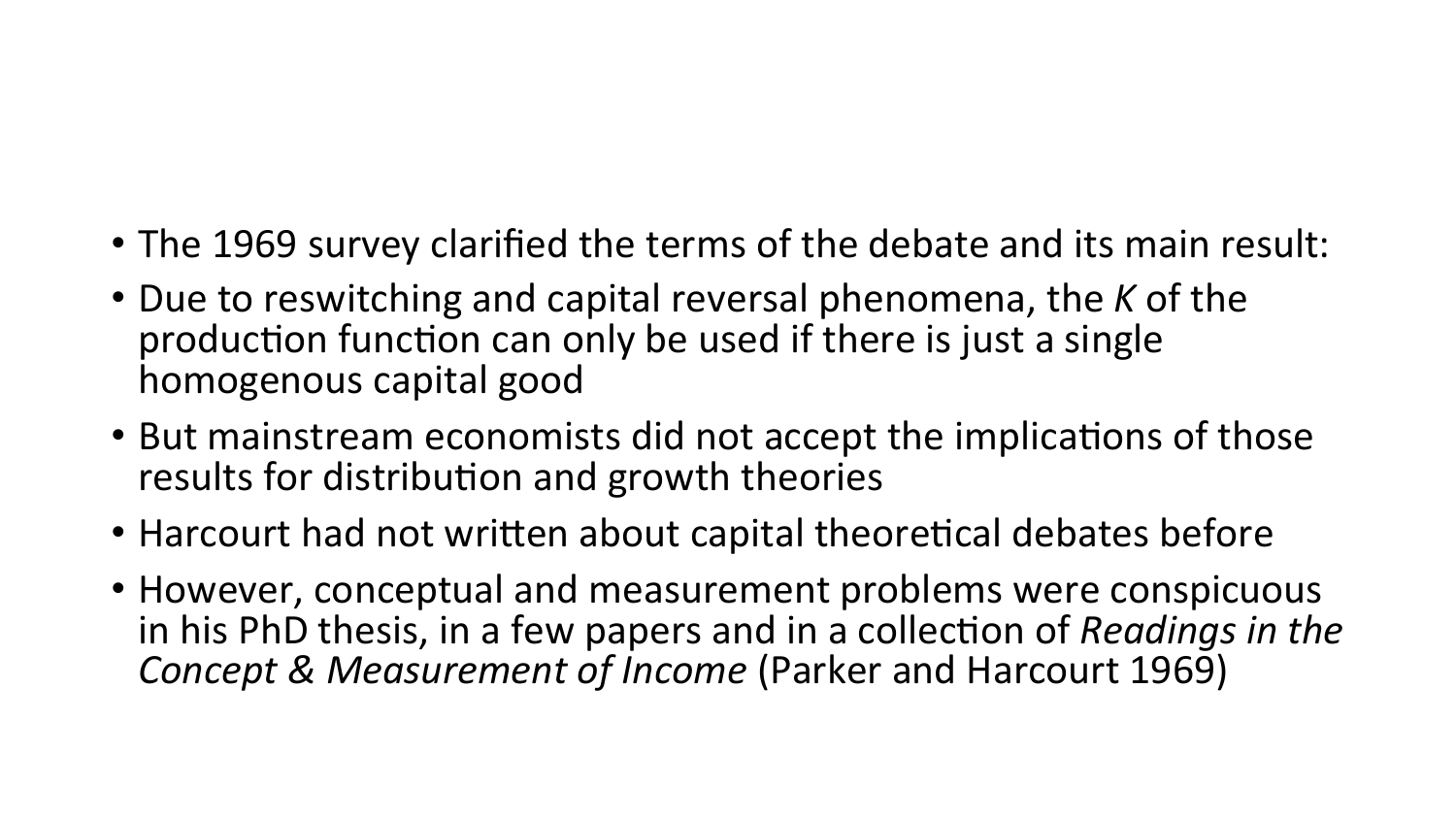- It reflected the accounting foundations of the study of economics in Australia at the time
- "The accountant in a golden age" (OEP 1965) was his best-known paper next to the *JEL* survey
- His research agenda in the 1960s up to the *JEL* survey was dominated by practical and policy-oriented material
- Joint work with Massaro in 1964 on Sraffa was one of the exceptions to that, described as "the hardest intellectual task of my life"
- Missed his "moment of glory" in 1965 because he didn't know matrix algebra (D. Levhari's mistake in *QJE*)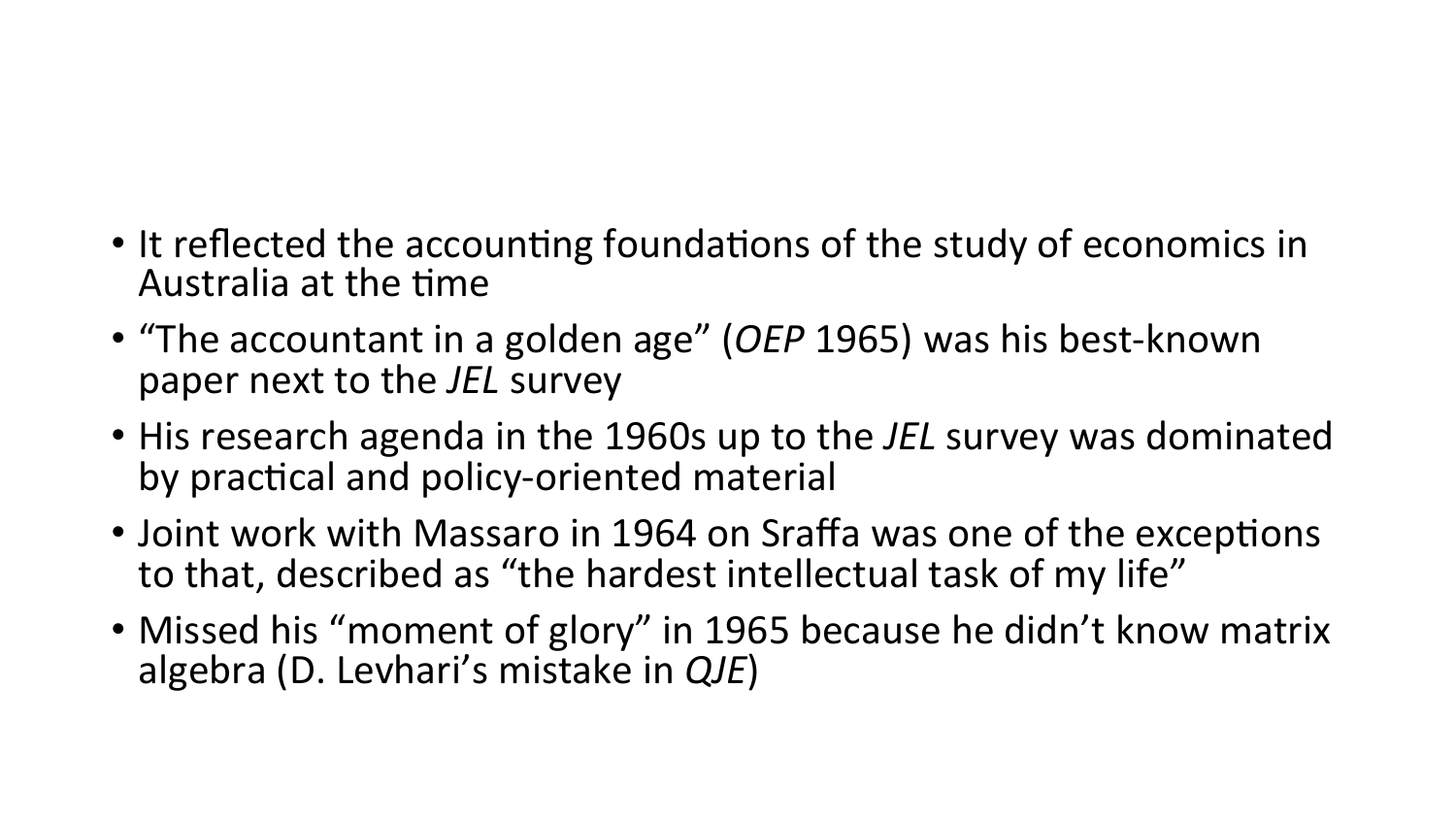- Harcourt (1969, 1972, 1976) explained, mathematically and through several influential diagrams, that, if the factor-price curves are not straight lines, they may intersect twice or more, which is the end of the neoclassical parable of a one-commodity model
- "The neoclassical tradition, like the Christian, believes that profound truths can be told by way of parable"
- Even if the factor price frontier is a straight line, a change in the rate of accumulation will bring about a "transition-out-of-equilibrium process" in historical time as long-run equilibrium and the expectations associated to it are disturbed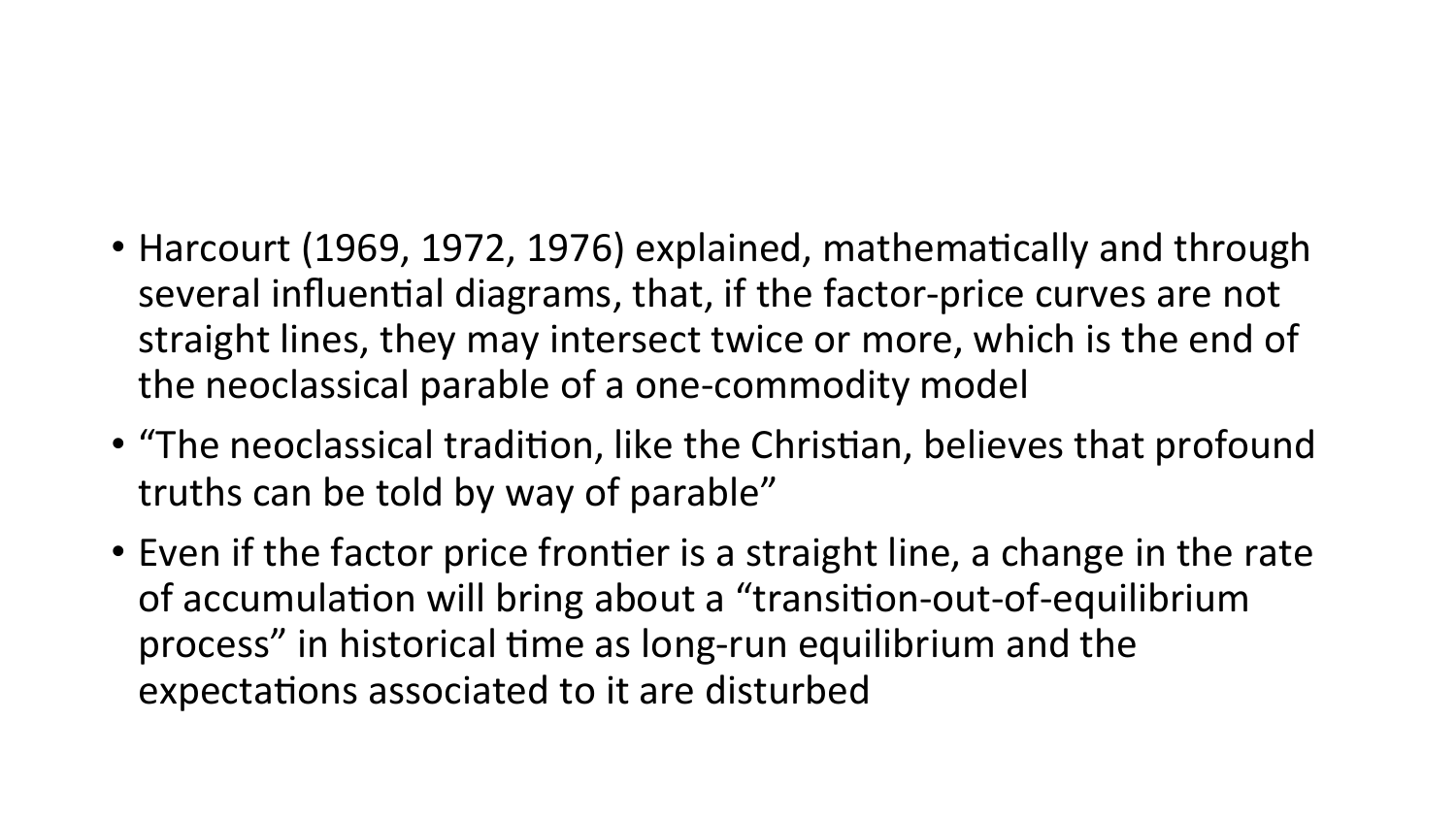- He described himself not as a "militant Robinsonian" in the capital debates, but a "moderate"  $-$  as he had been in the anti-Vietnam war movement in Australia
- After co-writing some papers and co-editing a collection on the history of capital theory with Avi Cohen, Harcourt's last piece on the topic was his 2017 *HOPE* article with Harvey Gram
- They clarified Robinson's 1950s criticism on how to get into equilibrium
- By then, capital debates belonged in HET, though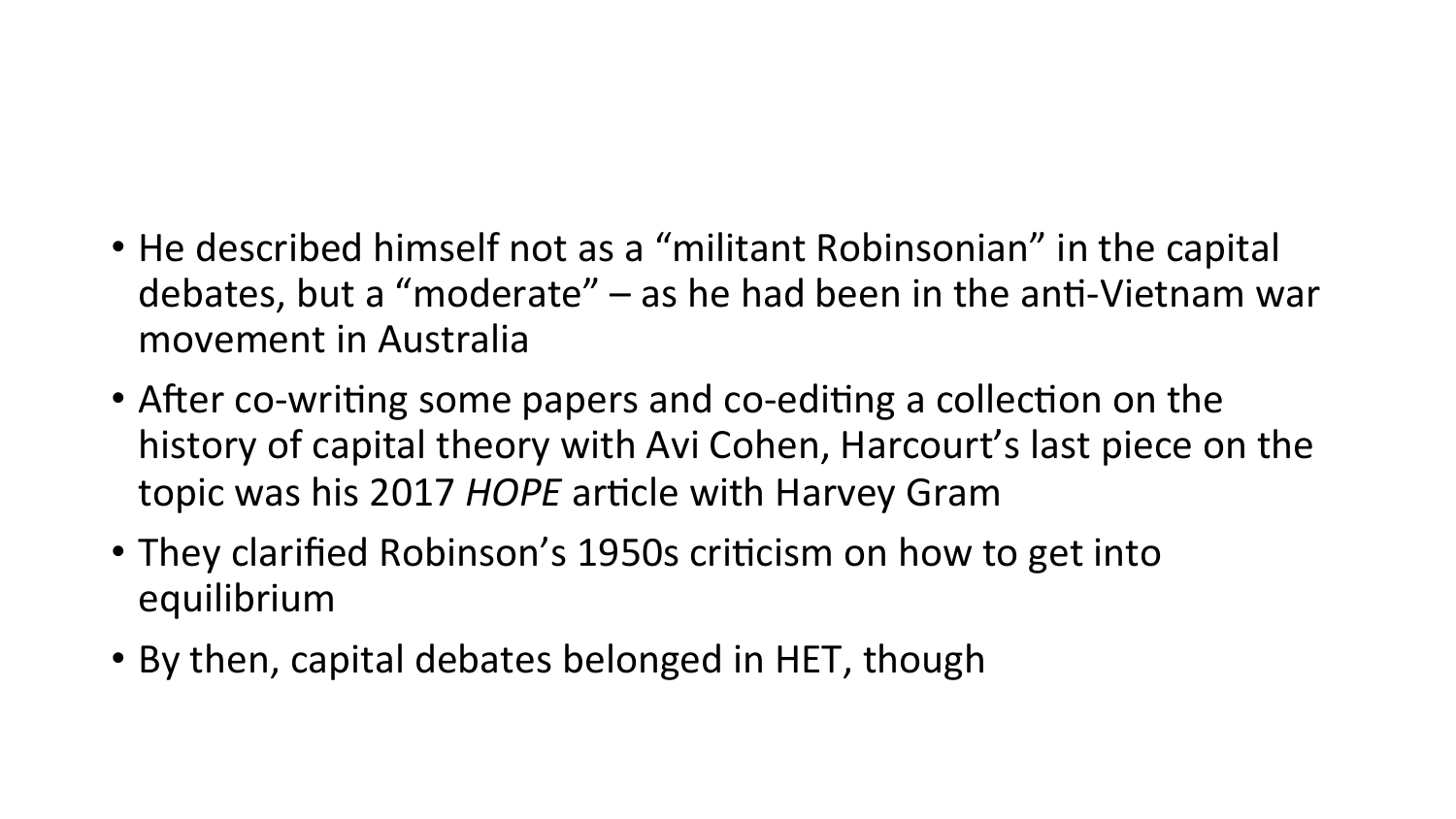### 4. Post-Keynesian model-builder

- Harcourt stressed the distinction between the critical and positive tasks of Cambridge PKE
- Reactions from American PKE to Harcourt's capital surveys eventually became critical:
- "Diversion" (Eichner & Kregel 1976), "barren controversies" (Davidson 1994), really about capital-asset prices and money (Minsky 1985), "real analytical rumpus", but strange to his framework (S. Weintraub 1973)
- For Harcourt, the Sraffian economic surplus was a central concept, with the distinction between potential surplus on one hand and its realization through effective demand and pricing on the other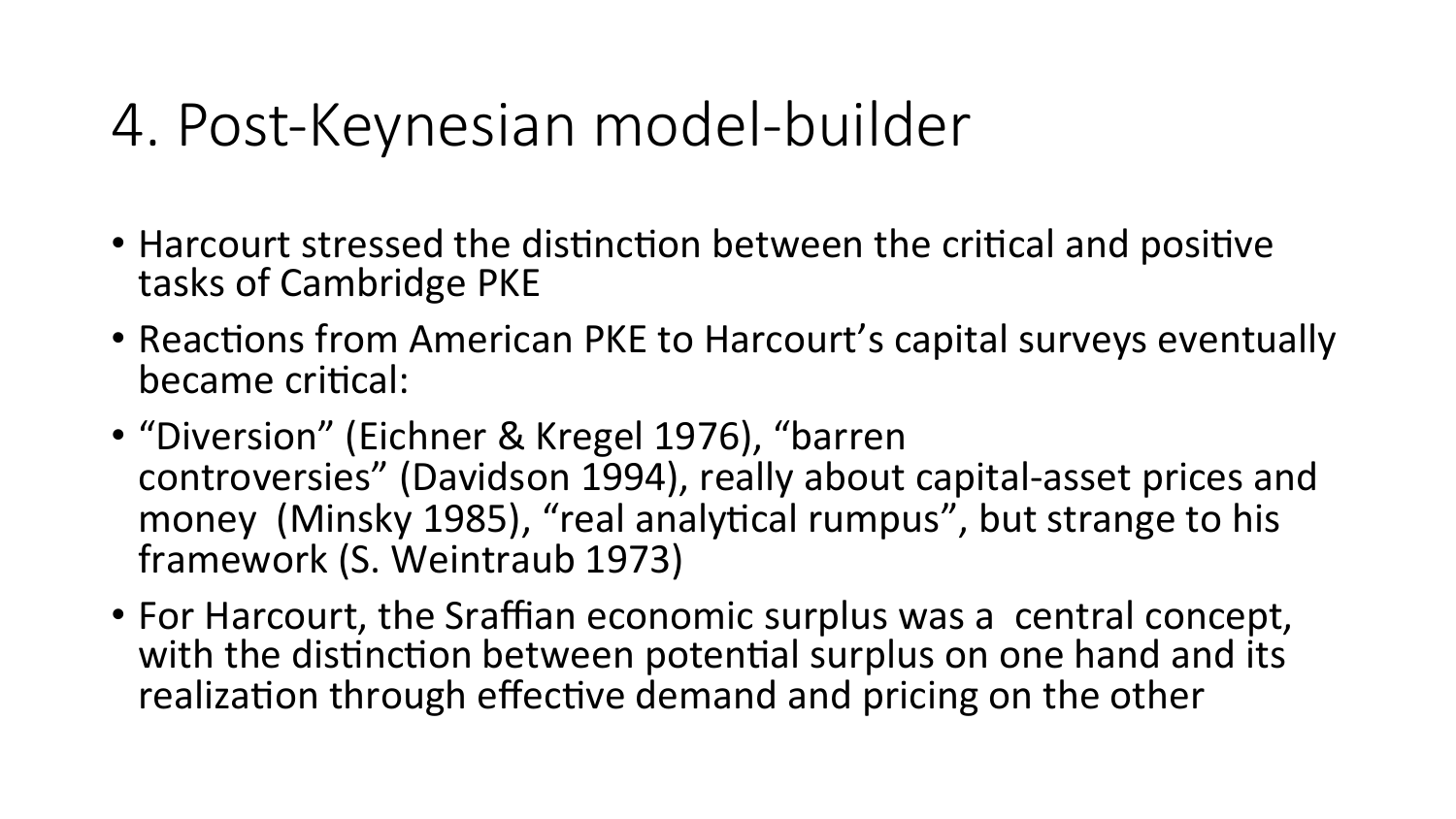#### • However, Harcourt was not a Sraffian economist, as he focused on historical time

- Harcourt was chair of the 1975 International Economic Association conference on the *Microeconomic Foundations of Macroeconomics* and edited the 1977 conference volume
- Micro-foundations had been his most sustained interest ever since his undergraduate dissertation in Melbourne
- First survey of PKE, under invitation from the Australian Central Bank in 1981
- In that and other surveys, Harcourt argued that PKE was divided into 3 streams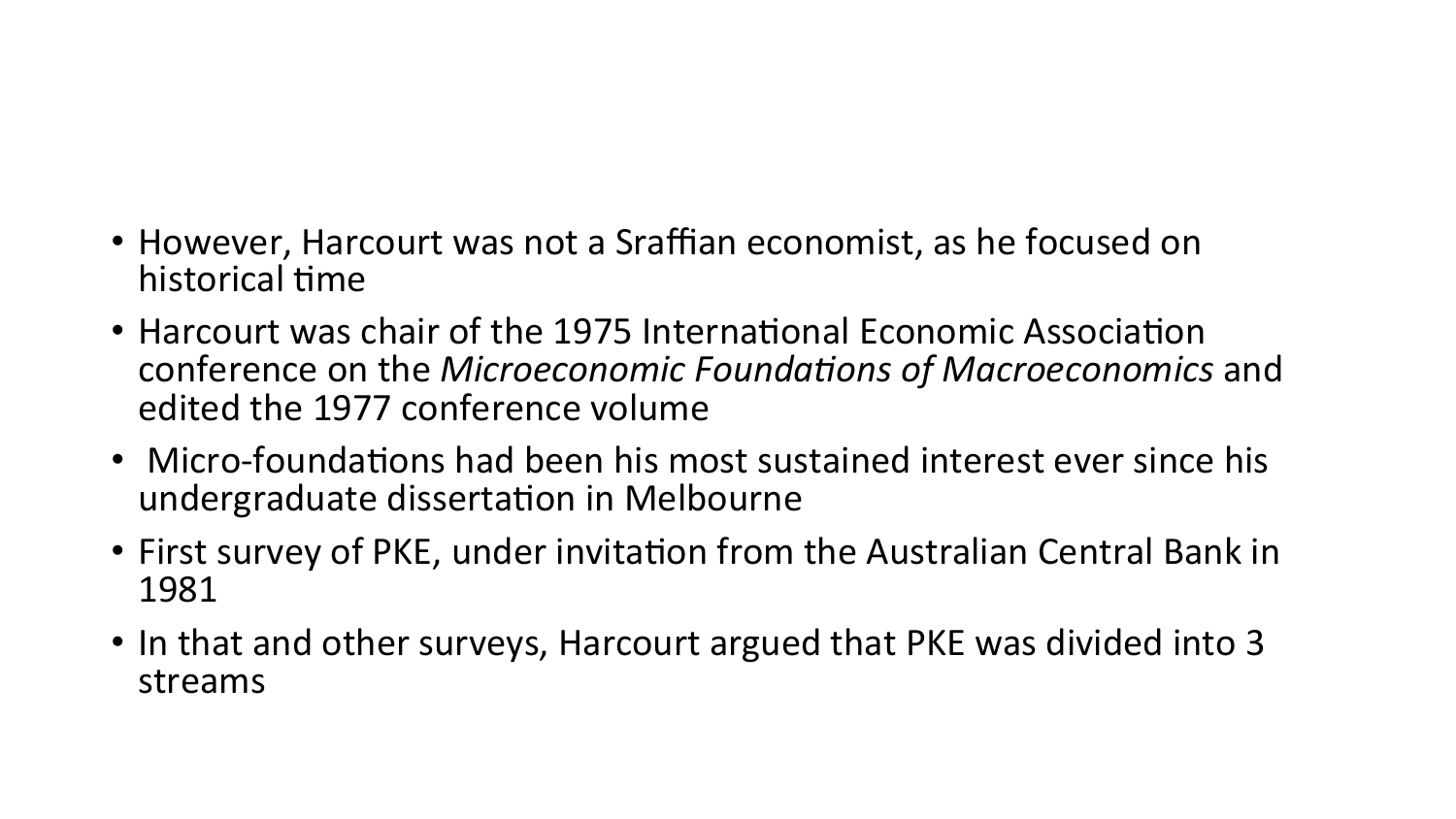### • The Robinsonian-Kaleckian strand was closer to his own agenda

- Harcourt's framework went back to his 1965 *ER* paper on "A two-sector model of the distribution of income and the level of employment in the short run"
- He then tried to approach economic dynamics as a succession of shortperiods
- The 1965 paper was an effort to "avoid the obstacles surrounding the theory of accumulation and capital emanating from Joan Robinson's and Piero Sraffa's writings"
- But it was not completely successful, Harcourt felt, because it lacked a formal representation of the process of cyclical growth à la R. Goodwin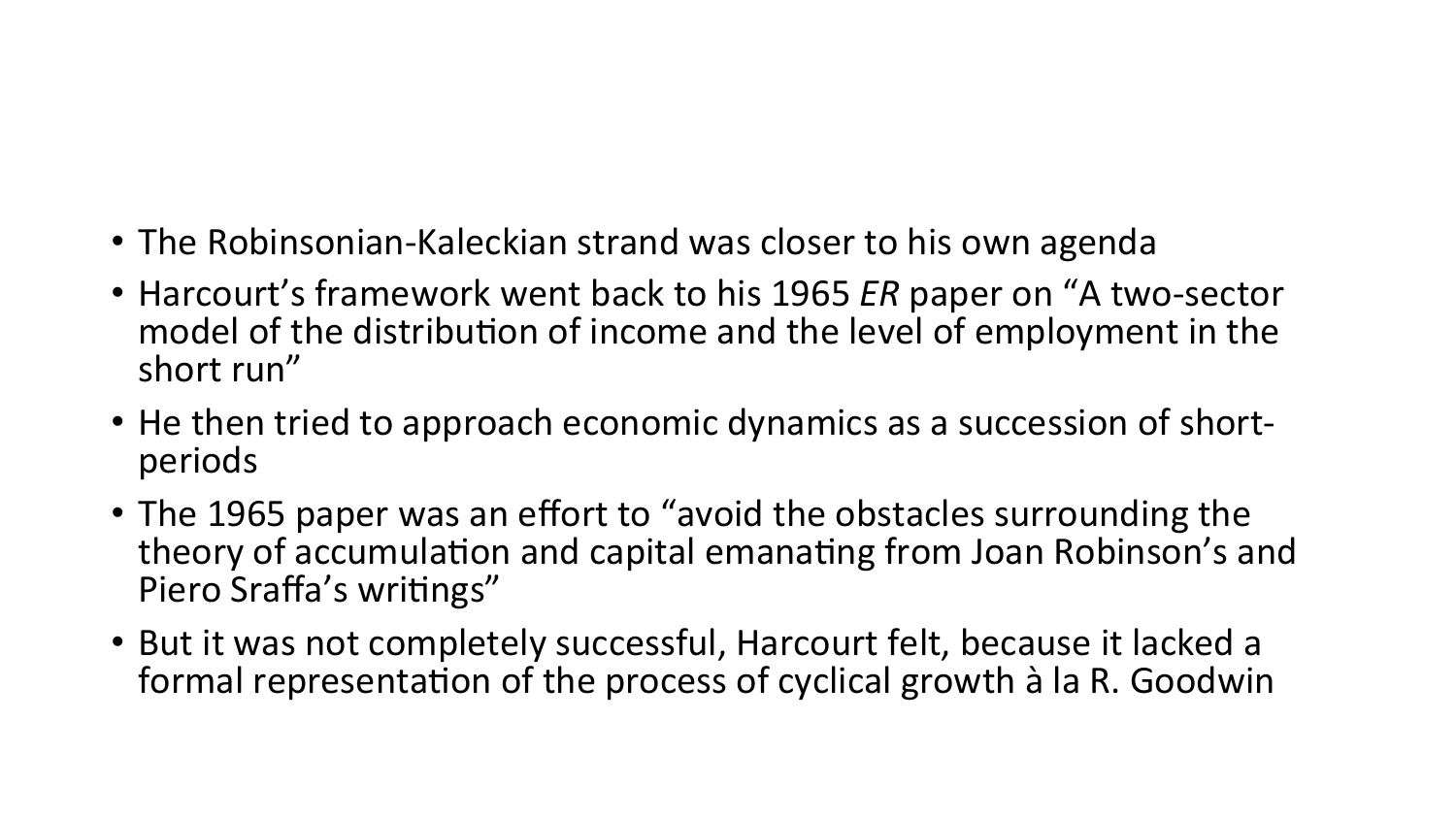- The 1965 paper grew out of Harcourt's 1963 detailed criticism of Kaldor's full-employment assumption in the Kaldorian 1950s models
- Harcourt's 1968 and 2006 books on *Economic Activity* (with Karmel and Wallace) and PKE reflected his teaching at Adelaide and Cambridge respectively
- The latter is formed by several models, including some of his own  $$ e.g. his 1976 paper with Peter Kenyon about pricing and investment decisions
- The 2006 book attempted to preserve the Cambridge PKE tradition, which had nearly disappeared from the Faculty of Economics due to conflicts over academic power and influence